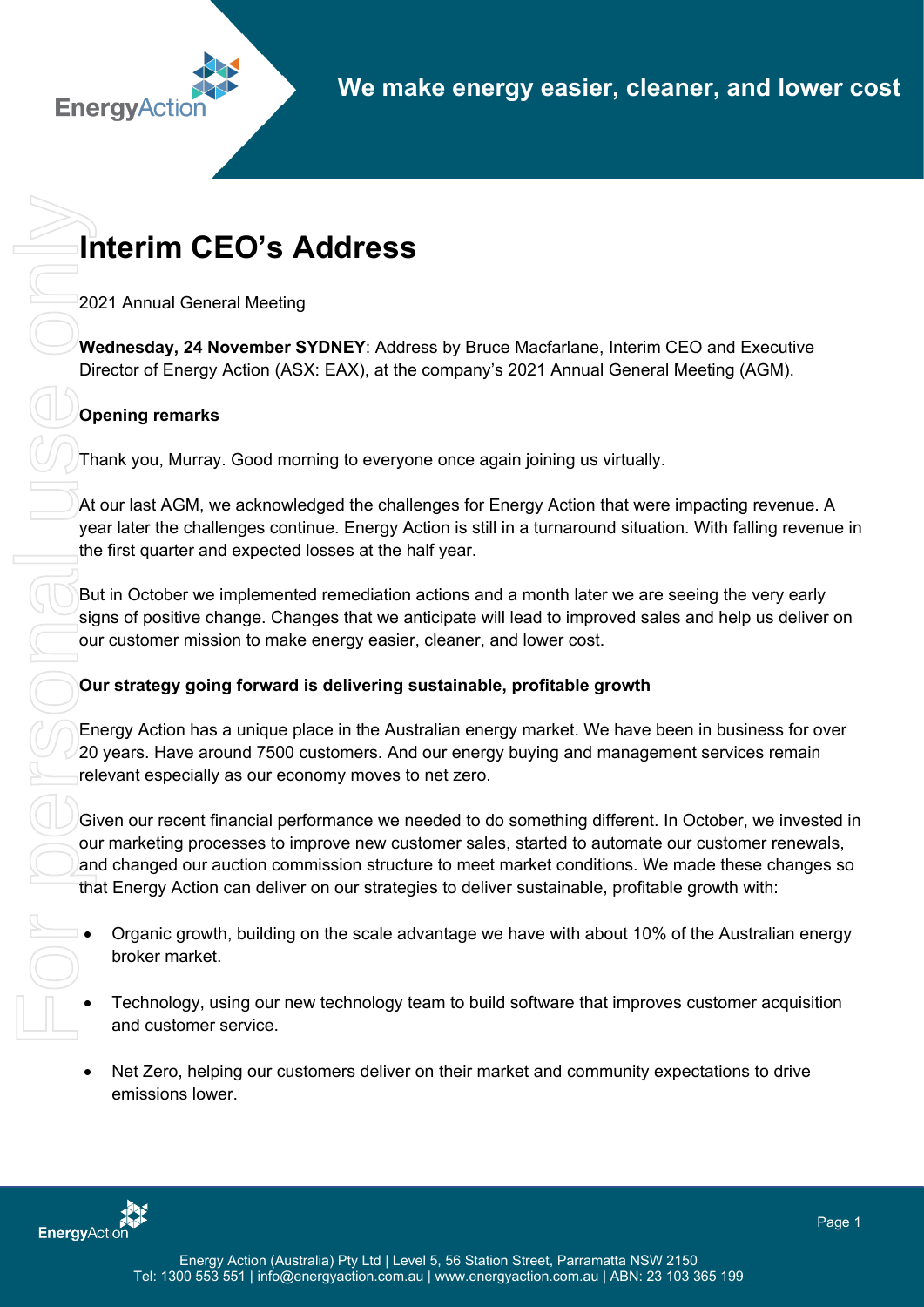#### **Organic growth is our priority**

To achieve organic growth, we have changed our sales team. Appointing Edwin Rogers as General Manager Sales with single person accountability for sales. Edwin has been with Energy Action since July 2019, managing part of the sales team and consistently delivered on sales budget. He is now managing the whole sales team and is expected to improve our sales performance in the near term.

Important to growing market share is our new marketing capability. Energy Action is running new campaigns allowing us to identify businesses likely to buy our services. We're building a pipeline of future sales and driving current sale orders. Our marketing capability is essential to how we expand our market share, particularly with the medium-business market segment.

#### **Technology is our enabler and now a core capability**

My background is technology. I've spent 20 years in and around energy technology. In both the enterprise and start-up spaces.

For the last 18 months Energy Action has been stabilising our legacy technology. But this month and more substantially from January 2022, our focus will shift to the future, enhancing our existing energy management software platform. We have built invoice parsing capability using modern AI software, and are starting to layer our services on top of this technology. The immediate externally visible evidence of our technology will be a customer self-serve sign-up process that will go live on our website next month in December.

We can do this because we now have an internal team of software engineers. These are people who want to work on the big problem of making energy simpler. Clint Irving who is leading our technology team was last week included by CIO magazine as a CIO50. A list of Australia's most innovative Chief Technology Officers<sup>[1](#page-1-0)</sup>.

I'm immensely proud of the team we've assembled and humbled they chose to work here. Technology is now a core capability at Energy Action. It has allowed us to dramatically reduce our technology spend and build a software asset that will make new customer sign-up easier, while improving the service we give our current customers. Our goal is to increase new customer sales and customer retention.

### **Net zero is part of our DNA**

Our customers use our services because they want to drive down the prices they pay for energy. But our services can help them with their journey to net zero. They help our customers measure the energy they use, and buying from clean renewable sources, or offset their emissions. We are reimagining the services we offer to have a DNA of net zero.

<span id="page-1-0"></span>